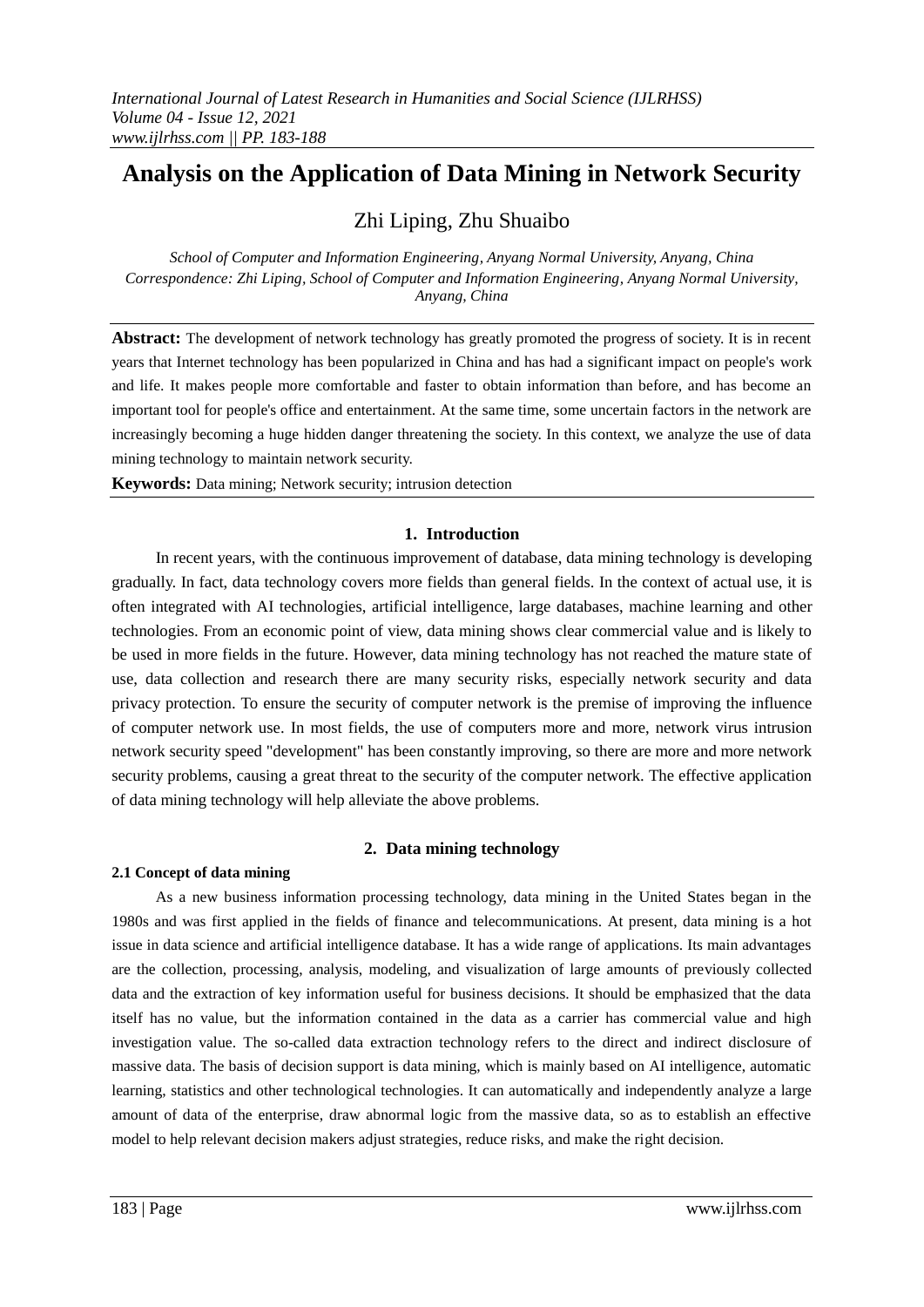#### **2.2 The role of data mining technology**

Over the years, with the rapid development of 5G communications, artificial intelligence, Internet of Things, blockchain and other technologies, information has exploded, and a large amount of data contributes to people's life and work. It can be said to be an important factor in promoting current social progress. At the same time, a large amount of information, such as invalid and negative information, is also huge, without review and selection, and has a certain impact on social progress, or even has the opposite effect. How to find truly meaningful and positive information data from the mass of information, in order to meet the needs of various users, various scenarios and various fields, the application of big data mining technology is very important and necessary. With the development of society and the continuous improvement of science and technology, there are more and more network equipment with various performance. To realize high-speed transmission of information data, it is more important to collect information data. In recent years, with the development of traditional technology, organized database is the main processing method for storing information. Not only is the cost high, but there is also the problem of data loss. Effective application of big data mining technology can reduce the possibility of data loss, improve work efficiency, thus ensuring the accuracy and efficiency of data collection, processing and use. At the same time, it also plays an important role in the application of data mining technology to effectively improve network security defense system.

## **3. Common problems in network security**

#### **3.1 Means by which criminals maliciously destroy networks**

#### **3.1.1 Hacker Attacks**

Hacker attack is the most common network security problem. The attack may make the network channel inaccessible or lead to the interception and eavesdropping of important information and data. The so-called hacker attack is the malicious destruction of network information. This behavior has obvious destructive color, hackers are usually very cunning when attacking the target of invasion, they usually will first invade the computer, and then tamper with and destroy the programming software, rather than directly invade important elements, usually can be divided into active attack and passive attack. The target of an active attack is usually specific in order to gain some information or damage some object. Most of this hacking is illegal and can render online information unusable. For example, some small game developers in China are often attacked by foreign criminals, and their protection ability is relatively weak. Through a number of persistent attacks, users were unable to access the game operators' servers in order to extort money. Passive attacks do not affect the normal use of the network, but hinder the network connectivity, which is also a serious threat.

#### **3.1.2 Computer virus attacks**

When a computer program gets a virus, it can be difficult for a computer owner to detect it in time, and often only when something goes wrong does the computer realize it's a virus. Compared with individuals, enterprise computer virus intrusion is more harmful. If a company's computers are invaded by a virus, not only are they unusable, but some important data may be stolen. So, do a good job of computer virus protection is the most important.

#### **3.2 Harm of network crime**

Bank card theft, telecom fraud and other cyber crimes have been reported in alarming numbers in recent years. Generally speaking, the main threat of cyber crime is mainly manifested in two aspects.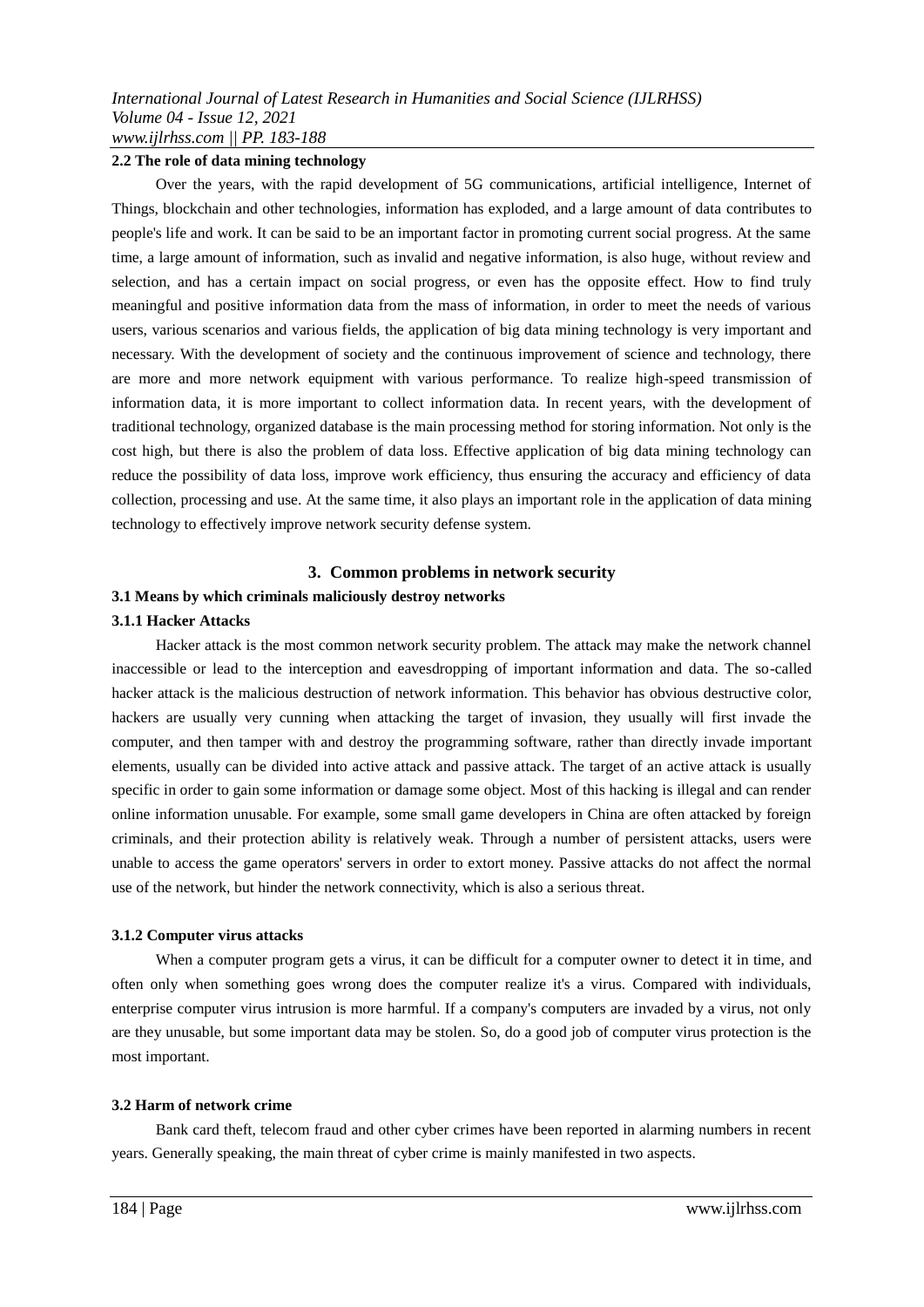#### **3.2.1 Result in the disclosure of citizenship information and state secrets**

At present, criminals illegally steal confidential information through hackers or computer viruses, thus revealing state secrets and citizens' information, endangering national security, social stability and people's lives and property.

#### **3.2.2 Endanger people's financial security**

Online trading platforms such as Alipay and third-party clearing and trading have become popular in recent years. However, there are also some loopholes in the regulatory measures, which provide opportunities for criminals to steal money illegally and carry out financial fraud through the Internet, seriously endangering people's financial security.

## **3.3 Shortcomings of traditional network intrusion detection methods**

Network intrusion detection is an important measure to maintain network security. There are mainly two effective methods: the first is abnormal intrusion detection, the second is misuse intrusion detection. Although up to now network intrusion detection technology has made great progress, but generally speaking there are still some shortcomings.

#### **3.3.1 Disadvantages of misuse of intrusion detection methods**

If the network intrusion detection method is not used correctly, it will lead to failure to find new intrusion behaviors. Of course, its detection results will not have practical significance, so it is seldom used in network intrusion detection at present.

#### **3.3.2 Disadvantages of abnormal intrusion detection methods**

Network intrusion detection methods mainly include Bayesian network, neural network, statistical method and data mining. Compared with the illegitimate intrusion detection method, this obviously greatly improves the detection effect, but there are still some disadvantages. Among them, anomaly intrusion detection based on statistics is the most basic method, it can only be used for some small network detection, there is no way to achieve large-scale network detection. Compared with the bayesian network and neural network, the detection rate is high, but the false alarm rate is high, and its adaptability is insufficient. And in the face of the rapid development of high-tech network intrusion means, this method is becoming more and more difficult.

# **4. The application mechanism of data mining technology in network security 4.1 Application of data mining technology in data acquisition**

In the information age, the rapid growth of data information, especially the increase of data privacy, this phenomenon has put forward higher requirements for network security. An important factor in data leakage and corruption is virus code. The main method of data mining technology is to collect data information, and timely and effective discovery of some vulnerabilities in network security, the virus code and data information security risks of the virus mining, quickly and effectively prevent abnormal intrusion and tracking and a series of problems. Usually, network viruses invade the computer system step by step, and finally they destroy the entire computer system with the help of computer programs. Data mining technology can make a comprehensive analysis of all kinds of code programs, dig out the key points of code programs, quickly find out the problems existing in different programs, and take effective preventive measures. Some computer programs are very similar to network viruses, which are particularly difficult to detect and easy to miss, leading to the failure of the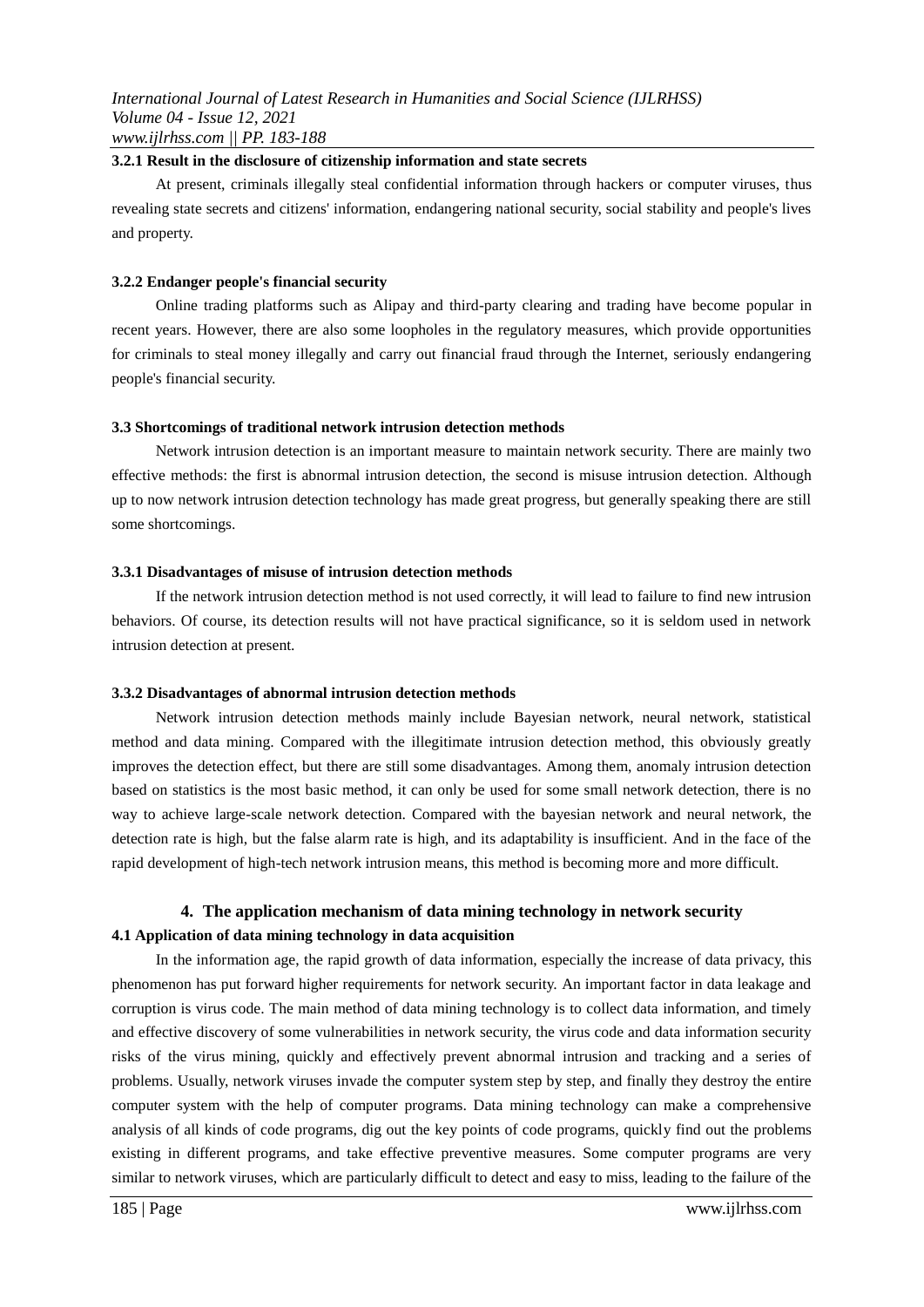computer system. Therefore, it is necessary to collect network virus code and program information through big data mining technology, and classify it according to its incidence, so as to provide certain information support for establishing network security protection mechanism.

### **4.2 Application of data mining technology in data processing**

Data mining technology can analyze and process data and information according to the deep information in data mining, so as to discover and identify the root of network security problems scientifically and effectively. Under normal circumstances, network security problems can be compromised by program code. Therefore, it is necessary to modify and disassemble network program code, so that technicians can identify and disassemble the basic intent of program code, so as to achieve the purpose of protection. In order to transform and decode the program, it must be done through the data processing module, which can identify the data source, IP and other basic information. Then a comprehensive root extraction is carried out to locate the target IP address and lock the root of the network virus. In order to prevent the spread of network viruses, we try to control the limited range of network virus attacks and avoid the further spread of viruses. At the same time, large-scale data mining technology can also analyze, classify and process data and information terminals. On the basis of data processing, it greatly improves the efficiency of solving network security problems and provides an important guarantee for network information security.

#### **4.3 Application of data mining technology in database**

The application of database is mainly to analyze the association of database, an application to analyze the relationship between databases, which provides the search basis for the clustering of data technology. This foundation, combined with network security issues, provides in-depth identification. When a virus logs on to a network program, the attack path is logged using the associated database to perform the attack level. Then, the clustering analysis method is used to identify the characteristics of network viruses to improve the overall protection ability of computer systems.

#### **4.4 Application of data mining technology in decision-making mechanism**

The data mining module has the function of data analysis and memory, which is compared with the rule-based module. If there is a high degree of data match between the two, it means there is a network security risk in the computer system. Firewall 360 is commonly used in computer systems. However, 360 firewall's evaluation accuracy of virus network attributes is not high, there are evaluation errors, network security decision-making mechanism is not ideal. Therefore, data extraction techniques should be used to interact with the decision module. It is necessary to increase scientific and effective decision making according to the characteristics of viruses in the network, so as to avoid undue interference to data due to inadequate system judgment, and even provide the possibility of heredity for virus programs.

#### **4.5 Application of data mining technology in data preprocessing**

Data preprocessing is the process of analyzing, classifying and modifying viruses according to their characteristics and decision-making needs. The goal is to improve data processing results. The purpose of data preprocessing scheme is to scientifically verify the security of network information, allocate key data parameters and validation indexes, and provide important basis for national defense system construction. Therefore, in the application of data acquisition technology, the data can be accurately analyzed and processed, and the original characteristics such as virus type and system vulnerability can be assessed, so as to improve the defense ability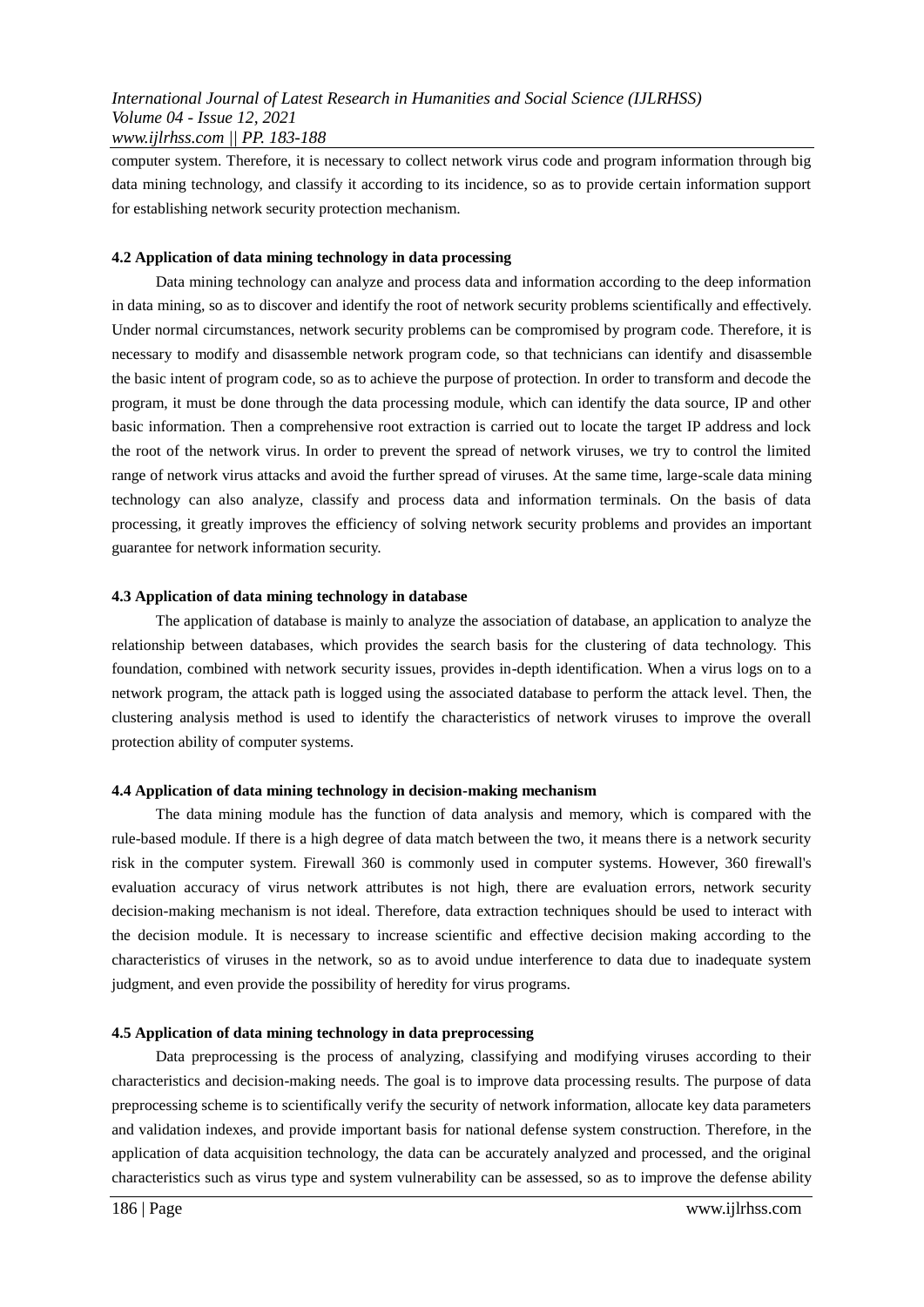of computer system to a certain extent.

#### **5. Application direction of data mining technology in network security**

In order to ensure network security, intrusion detection technology is one of its key modules. At present, there are two methods to detect intrusion: common intrusion detection and abnormal intrusion detection. They are different, but they are often used together. Using data acquisition technology to detect network security vulnerabilities can significantly improve the technical level of intrusion detection, so as to maintain a higher level of network security.

To discover abnormal intrusion, the most important thing is to collect abnormal data and establish a scientific and effective model. At the same time, the characteristics of intrusion behavior should be analyzed and summarized to enrich the anomaly data model. So if an illegal intrusion occurs again, the detection technology will pick up signs similar to the previous abnormal intrusion and will quickly stop the virus from entering and spreading. The identification information of intrusion data is relatively simple, and the data model is also easy to create. However, this intrusion detection technology can only judge the previous abnormal intrusion behavior, but can not accurately identify the early or undisturbed intrusion function, and has many weaknesses. The use of large-scale data mining technology can help the intrusion detection technology determine the function of predicting intrusion behavior without knowledge. Its main principle is to analyze and extract historical data through intrusion data communication technology, then dig and analyze intrusion path, create data classification parameter pattern, and predict intrusion through arithmetic science. The combination of intrusion detection technology and data mining technology makes great contribution to the prediction and analysis function of data mining technology. It can predict and detect abnormal intrusion detection timely and effectively, and improve the accuracy of intrusion detection.

Different from the normal intrusion detection, the normal object of intrusion detection is the normal network behavior, which should be scientifically and systematically analyzed and modeled, and the normal characteristics of the model should be removed. By comparing the correspondence between user behavior characteristics and normal model characteristics, we can determine whether the network behavior is normal. If the user behavior does not conform to the normal characteristics of the model, it is regarded as abnormal intrusion. In this way, you may make some mistakes. Therefore, the use of big data acquisition technology in traditional intrusion detection technology can classify data into the same category, improve the accuracy of data, improve the accuracy of intrusion detection.

#### **6. Conclusion**

With the advent of the network era, network applications permeate into every aspect of people's life. It not only brings convenience to people's life and work, but also affects information security. Therefore, it is particularly important to strengthen network security management. The application of data mining technology to network security can give full play to the advantages of large-scale data mining technology, improve the anti-virus ability of network system obviously, and avoid the network system virus invasion program. Therefore, we should strengthen the research and application of data mining technology, improve the network security management environment, and promote the development of a healthier network environment.